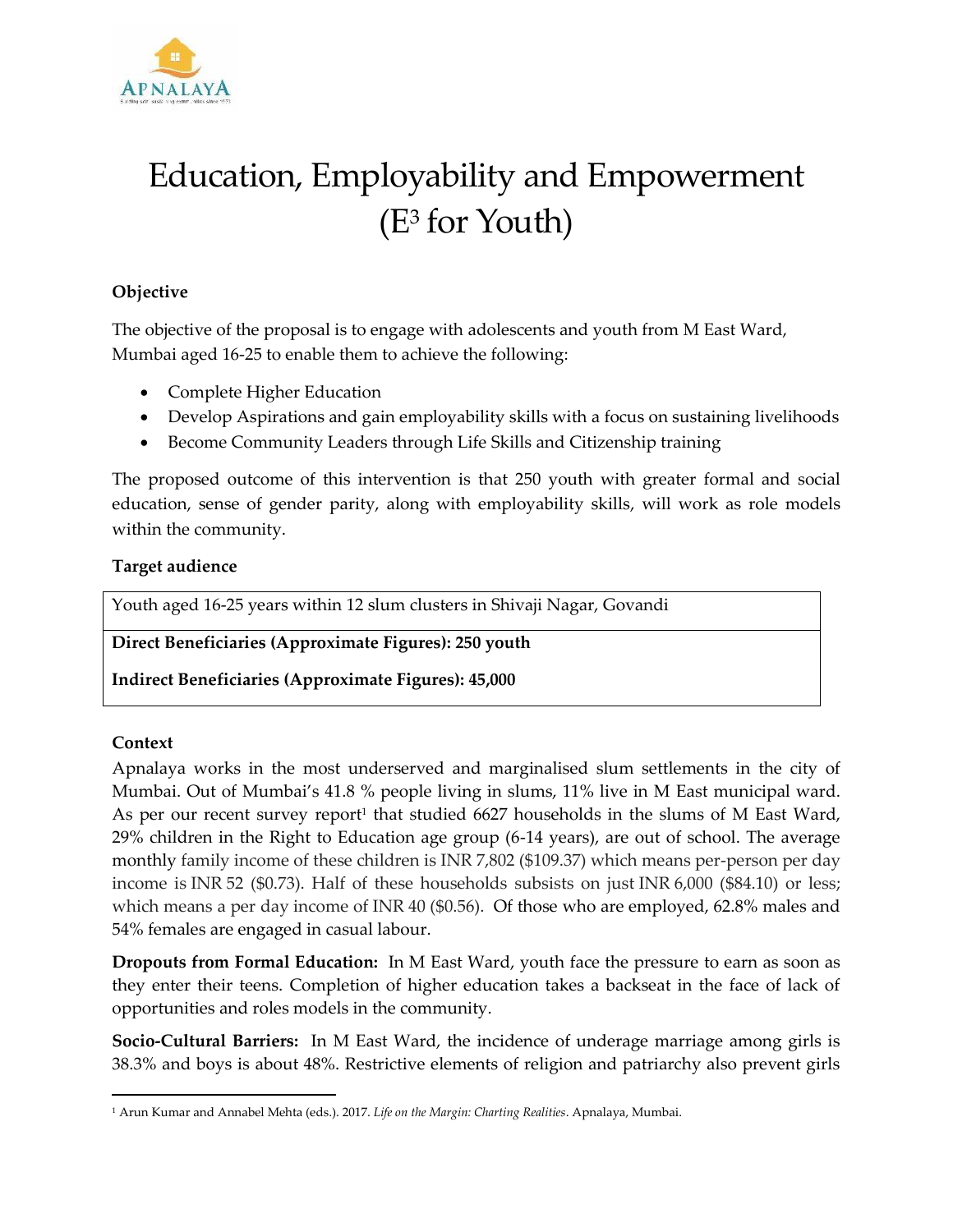from completing their formal education and traveling out of the community in search of education, training or employment. Early marriages also result in the burden of earning and supporting their families for the youth.

**Problem:** The aforementioned issues lead to limited schooling, low aspirations and, consequently, low skill sets. This hampers the access to sustainable livelihoods and upward mobility of the youth in the community. They are forced to serve as casual labour and continue living like their parents. Therefore people are unable to break the inter-generational cycle of marginalisation and poverty (ill-heath, poor education and unemployment) due to the lack of basic services, and unfulfilled social entitlements.



## **Proposed programme:**

In order to end marginalisation of an extremely deprived community, a holistic approach is needed. Our 'Education, Employability and Empowerment' (E<sup>3</sup>) programme proposes to build human and social capital of a cohort of 250 youth over a period of They will be enrolled into the programme in the 9<sup>th</sup> or 10<sup>th</sup> standard and supported for a period of two years. In order to create a conducive environment supporting education, employability and leadership of youth in the community, we will also work with the parents by providing information about the programme; garner their support through increased involvement and feedback process. The unique factor of our programme is the robust experiential curriculum that takes the adolescents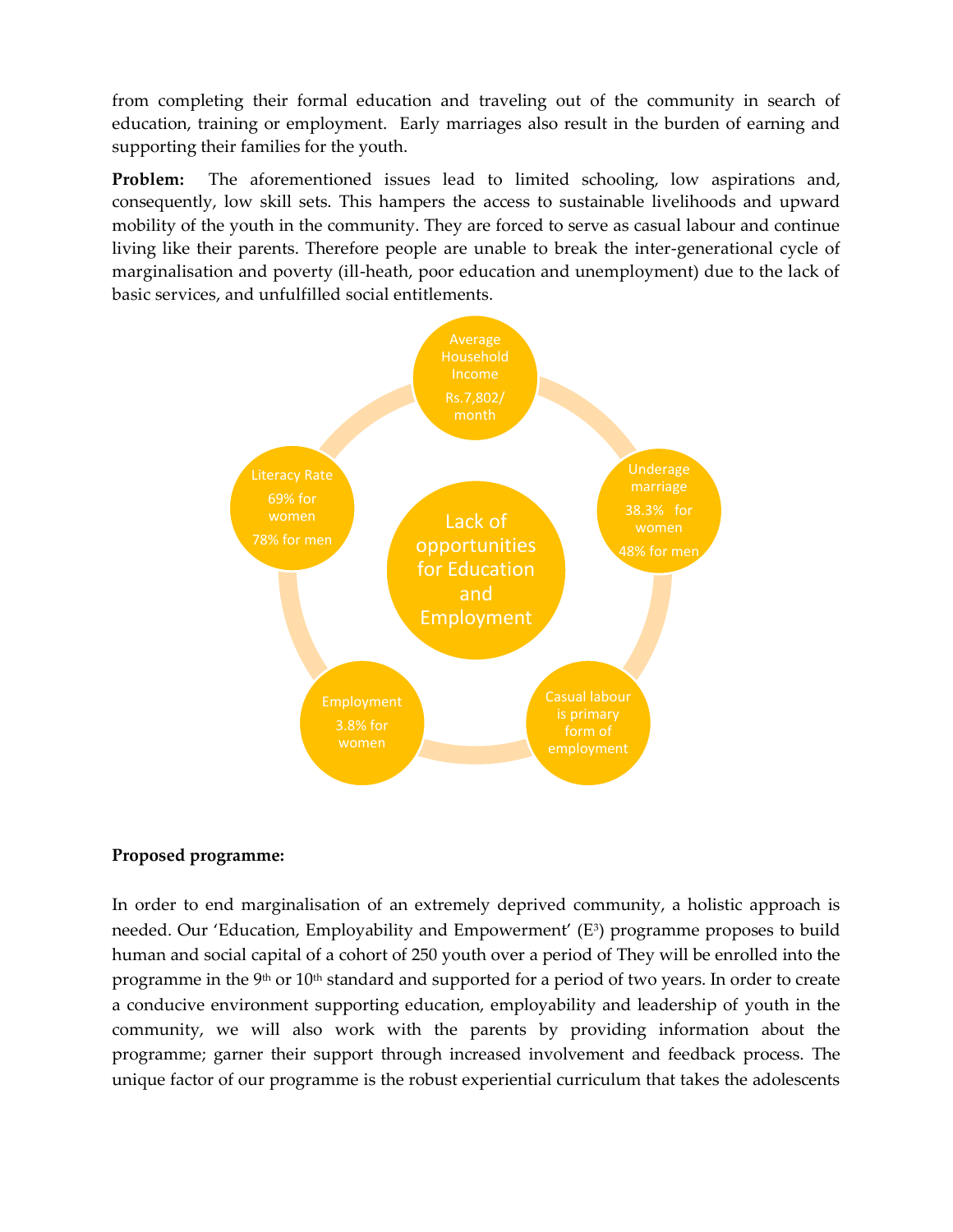through self-awareness, social awareness, critical thinking, which prepares them to be active community leaders in society.

## **Rationale**

In order to break the intergenerational cycles of poverty, illiteracy and ill-health, this programme seeks to address the following issues:



## **Programme Description**

In order to end marginalization of an extremely deprived community, a holistic approach is needed. Our programme proposes to build human and social capital of 250 youth between the ages of 16-25 years.

The programme structure which would be implemented over two years is as follows:

## **a) Educational Fellowships 2 :**

Continuing higher education helps minimise drop outs, delay marriage for girls and prevents entry into labour force for boys. A fellowship is provided to the participants of this programme, which supports them in completing higher education after  $10<sup>th</sup>$  and  $12<sup>th</sup>$  in a technical course or graduation. This will create an incentive to continue education.

## **b) Empowerment through Life Skills:**

Central to the programme is the Experiential Citizenship Curriculum on life skills including modules on knowing oneself, knowing society, SRHR, constitutional rights and civic responsibilities, how to access civic entitlements, and financial literacy. The

 $\overline{a}$ 

<sup>2</sup> **Criteria for Fellowship**

We provide financial assistance to the most vulnerable youth in the community who come under the following criteria:

Youth with disabilities

Youth from women-headed families

<sup>•</sup> Youth from families of waste segregators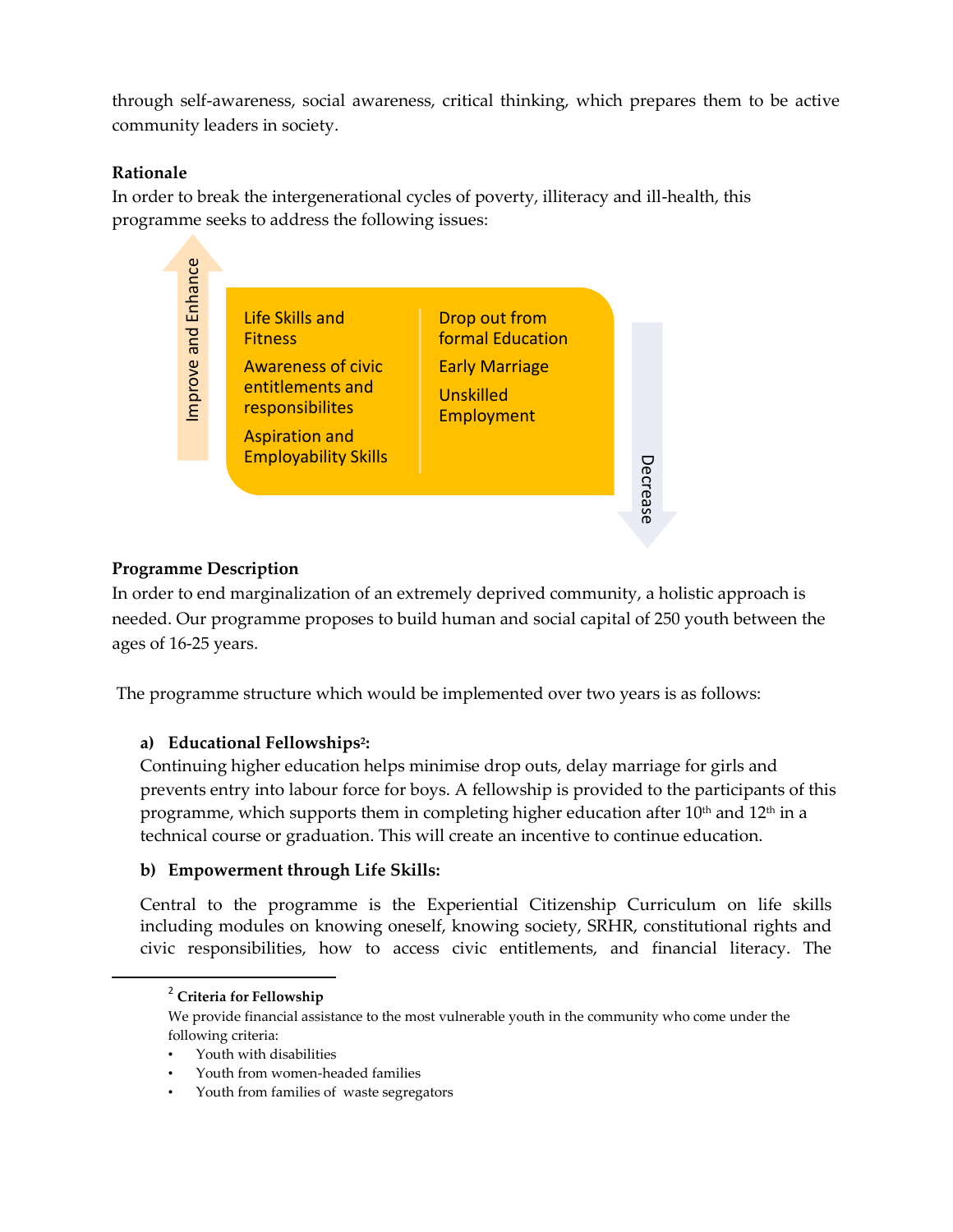curriculum takes the individual through a journey from self-awareness to social awareness to critical thinking and finally enables collective action;

- Improved Self-awareness: Adolescents and youth gain a better understanding of self-including strengths, weaknesses, emotions and motivation. They also learn the ability for reflection and critical thinking. This helps them to understand other people better, their perceptions and responses in the moment.
- Social awareness: Adolescents and youth gain a better understanding of their social context and issues within their communities relating to gender, violence, a lack of basic amenities, marginalization and early age marriage.
- Gender parity: To address gender parity, Apnalaya does not work only with girls; we work with both genders to tackle prevalent issues such as gender-based violence, early age marriage and street harassment. The young girls of Shivaji Nagar have always had the odds stacked against them with gender and social norms restricting their education, movement, choice of attire and almost every aspect of their lives. Through our life-skills curriculum we begin conversations about gender among the youth on aspects like gender roles, discrimination, equality etc.
- Civic Education: Knowledge of the constitution is an important component in our life skills education. The adolescents and youth are made aware of their rights and responsibilities so that they can become diligent citizens as well.

## **c) Employability:**

Based on our work till date, we are beginning to find that of the youth who have gone through both employability and Life Skills training, the retention rate in the labour force is greater than those who have not gone through Life Skills training. However, greater intervention is required as 49% of people in this area are engaged in casual labour. There is a need to enable the youth to understand their aptitude and aspirations for employment. This would help to chart out a plan for sustainable employment and career development as well.

The knowledge of the existing employment opportunities in different sectors is also important for the youth to make an informed choice. To address this, we currently work in partnership with an organisation to improve employability skills of our youth and make them career-ready. This year we would be rolling out a pilot of our in-house Aspiration building and Employability modules with 75 youth who are part of the  $E^3$  for Youth programme. Our programme seeks to address these issues through the following:

- Understand their aspirations
- Improve financial literacy
- Support in building employability skills
- Understand employment opportunities and sectors and connect with aspirations
- Improve awareness and access to relevant government schemes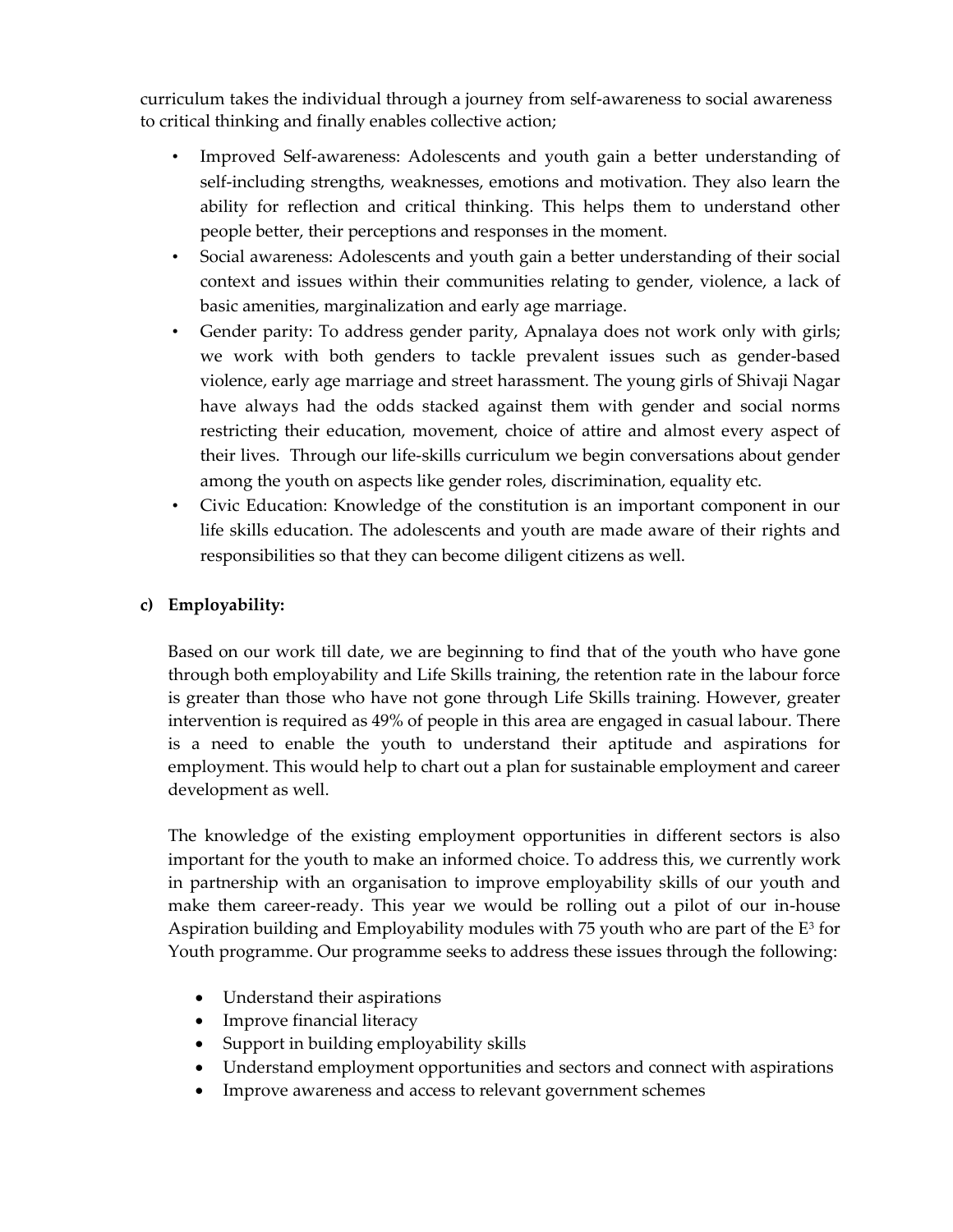• Provide access to vocational training where applicable

This improves access to sustainable livelihoods making youth self-reliant and further improving their quality of life.

To further support the youth in their journey towards empowerment, counselling would be provided as when required for career and mental health related aspects. Among the 250 youth who would be supported through the  $E<sup>3</sup>$  programme, 38 would become mentors for the 38 adolescent groups who would also be supported to continue education and imparted life-skills and sports education. This will also inculcate the value of peer leadership and sense of community within the youth fellows

At the end of year two of the engagement the following would be the outcomes of the project:

- 1. 250 youth are supported to continue higher education and get better social education
- 2. 250 youth demonstrate increased understanding of their aptitude and possible career opportunities
- 3. 250 Parents are supportive of young people (particularly girls) continuing their education

| Sl No          | Expense item / Budget Head                                | <b>1st Year Costs</b> |        | 2nd Year Costs |        | Euros      |        |
|----------------|-----------------------------------------------------------|-----------------------|--------|----------------|--------|------------|--------|
|                |                                                           |                       |        |                |        |            |        |
|                |                                                           |                       |        |                |        |            |        |
|                | Project Costs (cost per activity, including project staff |                       |        |                |        |            |        |
| $\mathbf{A}$   | salaries)                                                 | €                     | 32,194 | €              | 35,074 | €          | 67,268 |
| $\mathbf{1}$   | Fellowships                                               | €                     | 18,592 | €              | 20,451 | €          |        |
|                |                                                           |                       |        | €              |        |            |        |
| 2              | Orientation of Youth supported through Fellowship         | €                     | 262    |                |        | €          | 262    |
| $\mathfrak{Z}$ | Life Skills training with Youth                           | $\epsilon$            | 2,944  | $\epsilon$     | 3,238  | $\epsilon$ | 6,182  |
| $\overline{4}$ | Aspiration Building Sessions with Youth                   | €                     | 2,479  | €              | 2,727  | €          | 5,206  |
| 5              | Employability Sessions with Youth                         | €                     | 2,665  | €              | 2,931  | €          | 5,596  |
|                | Sessions on Gender and Financial Literacy with            |                       |        |                |        |            |        |
| 6              | Parents                                                   | €                     | 2,727  | €              | 3,000  | €          | 5,726  |
| $\overline{7}$ | Exposure Visit to familiarise with workplace              | €                     | 232    | €              | 251    | €          | 483    |
| 8              | Youth Led Civic Action                                    | €                     | 2,293  |                |        | €          | 4,769  |

#### **Proposed Budget**